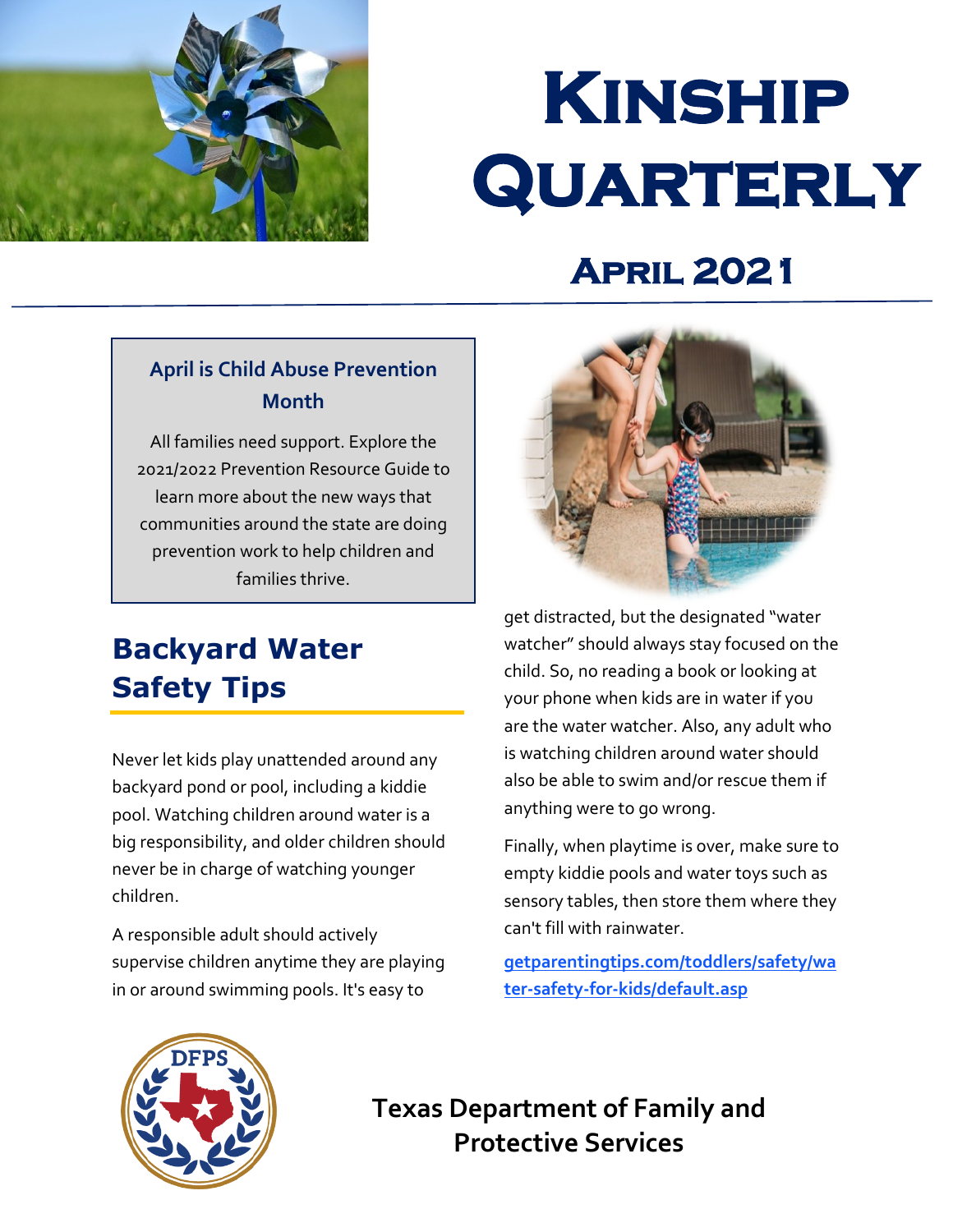### **Kinship Quarterly Strengthening Families April 2021**

#### **Licensing and Kinship Basic Requirements**

-Be at least 21 years of age, financially stable, and a responsible mature adult, -Complete an application (staff will assist you, if you prefer),

-Share information regarding your background and lifestyle,

-Provide relative and non-relative references,

-Show proof of marriage and/or divorce (if applicable),

-Agree to a home study which includes visits with all household members, allow staff to complete a criminal history background check and an abuse/neglect check on all adults in the household, and -Attend free training to learn about issues of children who have been abused and neglected.

#### **Additional Licensing Requirements**

-Have adequate sleeping space.

-Allow no more than 6 children in the home including your own children

-Agree to a nonphysical discipline policy.

-Permit fire, health and safety inspections of the home.

-Vaccinate all pets.

-Obtain and maintain CPR/First Aid Certification.

-Obtain TB testing for all people in the home



l, dfps.state.tx.us/Adoption\_and\_Foster\_Car [e/Get\\_Started/requirements.asp#responsi](http://www.dfps.state.tx.us/Adoption_and_Foster_Care/Get_Started/requirements.asp#responsibilities)  [bilities](http://www.dfps.state.tx.us/Adoption_and_Foster_Care/Get_Started/requirements.asp#responsibilities) 

## **Education**

Has the school talked to you about holding your child back a year?

Each school district has its own retention policy. Regardless of that policy, there are several things a caregiver/caseworker needs to do.

1. Identify struggling students within the first few weeks of school.

 implement at school. Adapt and change the 2. Create an individualized intervention plan to meet that student's learning needs. 3. Meet with the school within a month of initiating that plan. Be straightforward with them, provide them with strategies to plan if you are not seeing growth after a few months.

4. Continuously request updates from the school on the student's progress.

5. Document everything, including meetings, phone calls, strategies used, results, etc.

6. If retention is recommended, contact your regiona[l education specialist](https://www.dfps.state.tx.us/Child_Protection/State_Care/education_specialists.asp) to discuss the case. Be sure to monitor and comply with dates concerning retention as well. 7. Retaining a child in Kinder is never recommended, due to Kinder not being a mandatory grade for attendance.